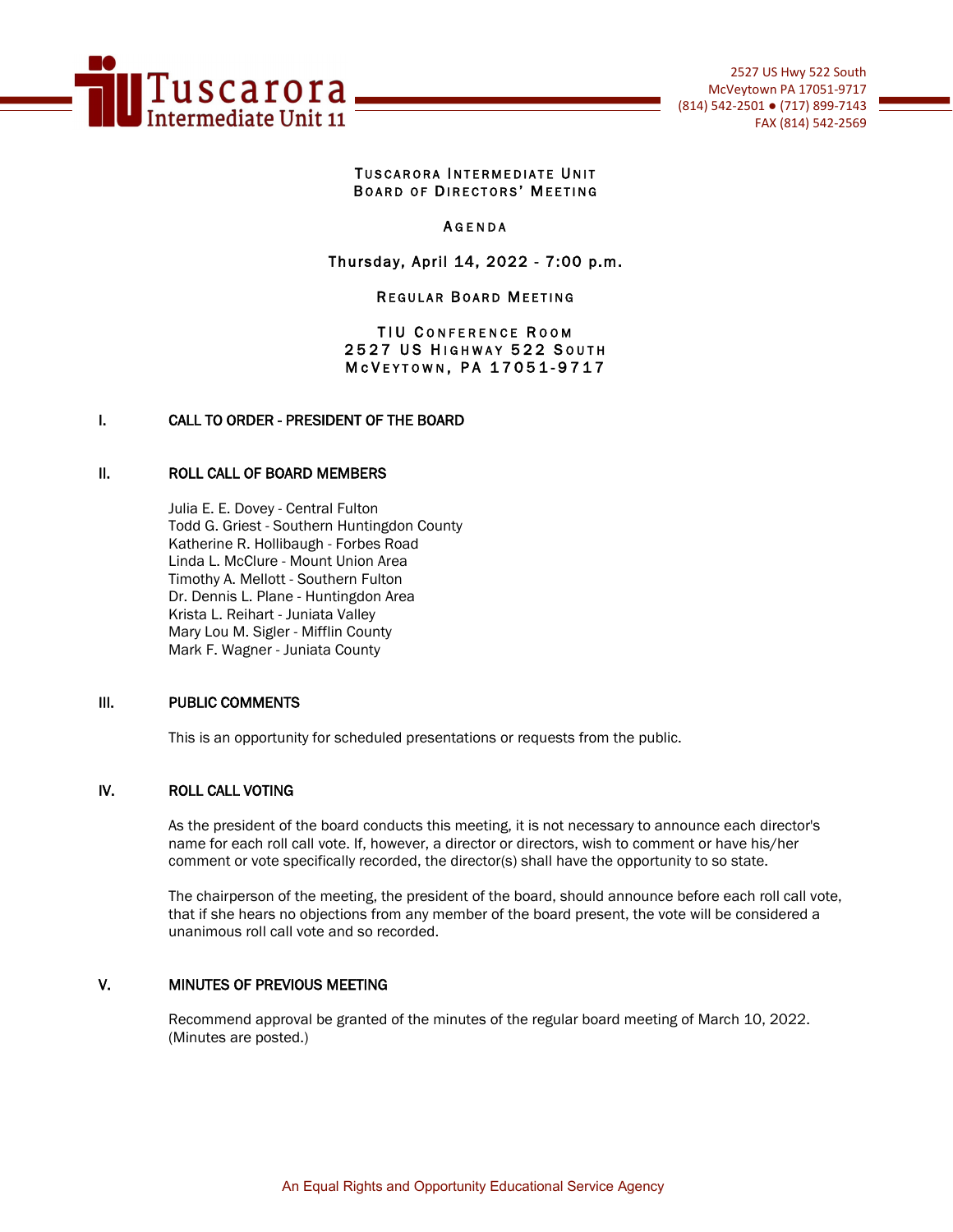## VI. REPORTS

## A. Treasurer's Report

Recommend approval be granted of the Treasurer's Report for March 2022. (See Attachment #1.)

## B. Budget Transfers (none)

### C. Payment of Bills

Recommend approval be granted of the payment of bills for March 2022. (Printout is posted.)

## VII. STAFF PRESENTATION (none)

### VIII. TIU BOARD

## A. Activities - election of board members, conventions, meetings, etc.

1. The Tuscarora Intermediate Unit was notified that the Mifflin County Children and Youth Social Services Review Team conducted a Contract Monitoring on March 8, 2022 at the TIU Community Education & Workforce Services (Project YES) for period July 1, 2020 through June 30, 2021. The team selected two months from the period under review and reviewed a random sampling of ten percent of billable units for each program during those two months. The monitoring determined no billing findings, no clearance findings, and the overall review finding was great. Information item, no action required. (See Attachment #2.)

### B. Policy/School Calendars

- 1. Recommend approval be granted of addendum revisions to the Tuscarora Intermediate Unit 11 Early Intervention Program Health and Safety Plan effective March 14, 2022. (See Attachment #3.)
- 2. Recommend approval be granted to authorize the Executive Director to approve up to two days per week of remote work for qualifying employees when requested from their supervisor. Employees must have a current, within one year, TIU 11 remote work agreement signed and on file. Each request and approval will be valid for not more than 1 year. Upon request, the remote work status can be approved for additional years. Remote work permission may be withdrawn, by the Executive Director, at any time. It is recognized that remote work is a privilege and not a right.
- 3. Recommend approval be granted of the 2022-2023 TIU Salary increase for Early Intervention Technical Assistance and PaTTAN Autism Initiative. (See Attachment #4.)
- 4. Recommend approval be granted to create a Level 4.5 Salary Scale for 12 Month Non-certificated Support Employees for the listed positions. Increase is based on compensable factors that address ongoing work subject to audit and monitoring by outside agencies and the subjection to various compliance requirements for various funding streams. Salary base increase for 2021- 2022 would be \$2,450. Effective date is March 1, 2022 and the increase would be prorated for 2021-2022. Funding source: General Operating Budget and Special Education CORE.
	- a. State and Federal Programs Fiscal Analysts (4 FTEs)
	- b. Payroll and Benefits Analyst (1 FTE)
	- c. Payroll and Benefits Support Specialist (1 FTE)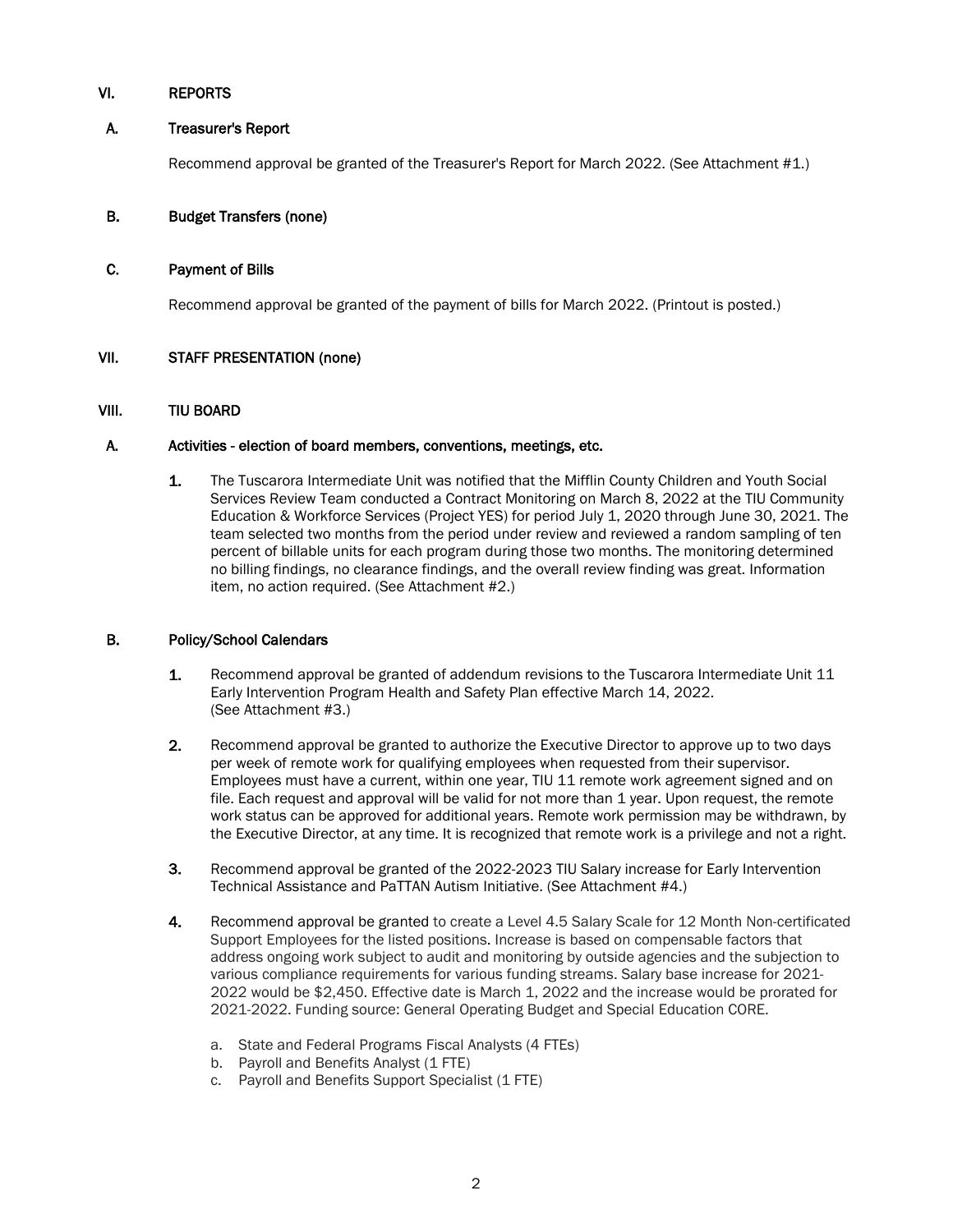## VIII. TIU BOARD

## B. Policy/School Calendars

- 5. Recommend approval be granted to increase the Level 5.0 Salary Scale base salary for the 12 Month Non-certificated Executive Secretary to the Executive Director and the Board of Directors position by \$2,450. Effective date is March 1, 2022, and the increase would be prorated for 2021-2022. Funding source: General Operating Budget.
- 6. Recommend approval be granted of a School Psychologist Supervisor Compensation Agreement for a pending new hire. TIU will employ a qualified School Psychologist Supervisor to provide services at the Penns Valley School District (PVSD). Effective date is on/about May 1, 2022 through June 30, 2025. Compensation base of \$75,400 for a 210 day contract will be prorated for the period of May 1, 2022 through June 30, 2022 based on a per diem rate of \$359.05. Benefits package will be the same as what is offered to other TIU Act 93 staff. Salary adjustments for future years will be based on performance evaluations and agreed upon with PVSD. Conferences and related travel will also be provided and reviewed with PVSD. Funding source: PVSD Agreement for Provision of Professional Services. (See Attachment #5.)
- 7. Recommend approval be granted of the Assurance for the Operation of the Tuscarora Intermediate Unit Special Education Services and Programs/Quality Space for 2022-2023. (See Attachment #6.)

### C. Contracts/Leases

- 1. Recommend approval be granted of a Contract between Tuscarora Intermediate Unit and Sweet, Stevens, Katz & Williams, LLP - 331 East Butler Avenue, New Britain, PA 18901 for a Legal Services Consultation Agreement for a Special Education Pool Counsel Consortium of TIU and its member districts. Services provided include telephone and electronic mail advice and opinions concerning Special Education, ESSA compliance, student services, and student civil rights issues. Information shared includes: policies, guidelines, forms and worksheets, handouts and outlines, as well as members-only access to the web-based resource room library of past opinions. Also, two trainings per year will be provided as part of the membership in the pool counsel. Effective date is July 1, 2022 through June 30, 2023 at an amount not to exceed \$7,500. Funding source: Special Education CORE.
- 2. Recommend approval be granted of a Contract between Tuscarora Intermediate Unit and Sweet, Stevens, Katz & Williams, LLP - 331 East Butler Avenue, New Britain, PA 18901 for services related to the Technology Pool Counsel, which provides telephone and electronic mail advice and opinions concerning computers, education technology, electronic devices, and related policies. A one half-day training and/or face-to-face consultation on technology related issues will be provided to joint meeting of information technology staff, and one full-day (or full day equivalent trough half-days) training session, in-service session, or group consultations concerning education technology. Effective date is July 1, 2022 through June 30, 2023 at an amount not to exceed \$5,500. Funding source: General Operating Budget/District Instructional Media Services.
- 3. Recommend approval be granted of a Technical Service Agreement between Tuscarora Intermediate Unit and Zito Business - 102 South Main Street, Coudersport, PA 16915 for dedicated internet access with a speed of 300 Mbps for the Juniata County Head Start Program located at 538 East Industrial Drive, Mifflintown, PA 17051. Effective date is on/about July 1, 2022 through June 30, 2025 (36 months) at a rate of \$345/month for a total annual cost of \$4,140. There is a one-time installation cost of \$500. There are two (2) one year renewal options. Funding source: Federal Head Start/Early Head Start, State HSSAP, and Pre K Counts.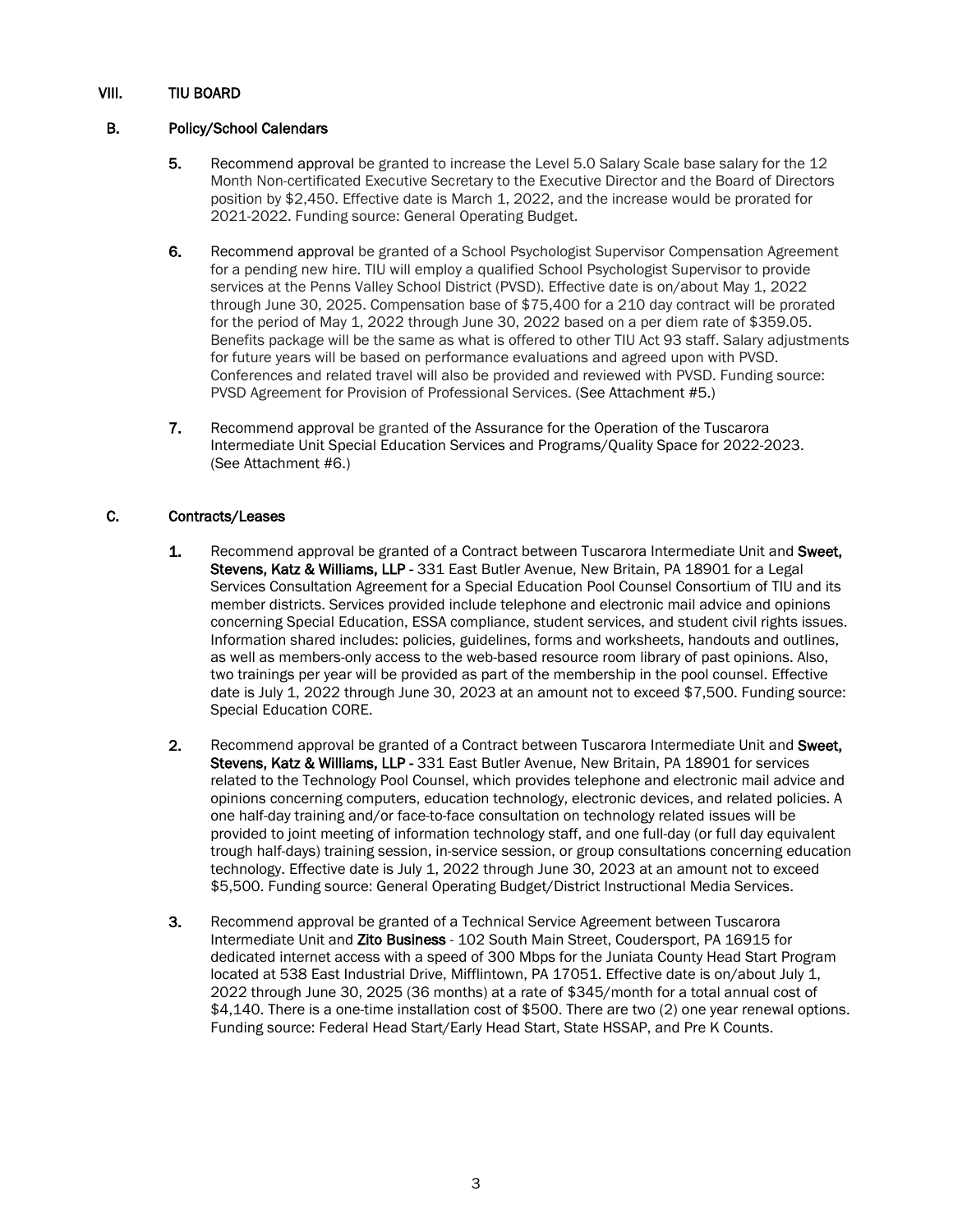## VIII. TIU BOARD

### C. Contracts/Leases

- 4. Recommend approval be granted of a Contract Amendment between Tuscarora Intermediate Unit and Zito Business - 102 South Main Street, Coudersport, PA 16915. Amendment is for a one year term extension effective July 1, 2022 through June 30, 2023. There is no change in the monthly recurring cost of \$45,810. The original contract was effective July 1, 2019 through June 30, 2022. Service is for Wide Area Network and Internet for the listed school entities. Funding source: TIU GOB, TIU Non-Public, Corrections Education, and District revenues.
	- a. Tuscarora IU 11
	- b. Central Fulton SD
	- c. Huntingdon Area SD
	- d. Juniata Valley SD
	- e. Mifflin County SD
	- f. Mifflin County Academy of Science & Technology
	- g. Mount Union Area SD
	- h. Southern Fulton SD
	- i. Southern Huntingdon County SD
	- j. New Day Charter School
	- k. Stone Valley Community Charter School
	- l. Belleville Mennonite School
	- m. Huntingdon Calvary Christian
	- n. Mifflin County Christian Academy
	- o. Juniata Mennonite School
- 5. Recommend approval be granted of a contract between Tuscarora Intermediate Unit and Wyndham Gettysburg - 95 Presidential Circle, Gettysburg, PA 17325 for the Pennsylvania Parent Policy Forum to be held March 31, 2022 through April 2, 2022. The contract includes meeting space, setup, audio visual needs, and meals at an approximate amount of \$13,000. The conference was originally scheduled for May 2020 and was postponed until 2022. Funding source: Early Intervention Technical Assistance Infant/Toddler and Preschool.
- 6. Recommend approval be granted of a contract between Tuscarora Intermediate Unit and Pennsylvania School Boards Association - 400 Bent Creek Boulevard, Mechanicsburg, PA 17050 to participate in the Better Unemployment Compensation System (BUCS) Comprehensive Program for the period of July 1, 2022 through June 30, 2023. Services include the support of Interstate Tax Service for unemployment issues, appeals and hearings. Insurance coverage as follows: Stop Loss claims point is \$108,082, with insurance covering a limit of three times the claims point amount (\$324,246) or to a maximum of \$750,000. TIU will reimburse an administrative fee in the amount of \$17,293.06. Funding source: Various program funds.
- 7. Recommend approval be granted of a contract between Tuscarora Intermediate Unit and K & M Mowing - 7848 Aldersgate Lane, Mapleton Depot, PA 17052 for the period of May 1, 2022 through June 30, 2024 for mowing at the TIU main office located at 2527 US Highway 522 South, McVeytown, PA 17051. Reimbursement will be at the rate of \$100 for mowing and trimming and an additional \$30 fee for trimming the bank at the rear of property. Mulching of flower bed areas will cost \$725. Funding source: General Operating Budget and Special Education CORE.
- 8. Recommend approval be granted of a contract between Tuscarora Intermediate Unit and Katrina Cripe - 3481 Welwyn Way, Tallahassee, FL 32309 for provider coach content expert for Professional Learning Communities, coding of video submissions, and supporting Coaching Across Setting Initiative. Effective date is May 1, 2022 through December 30, 2022. Reimbursement at the rate of \$50/hour not to exceed 15 hours/week for a contract amount not exceed \$25,000. Funding source: Early Intervention Technical Assistance.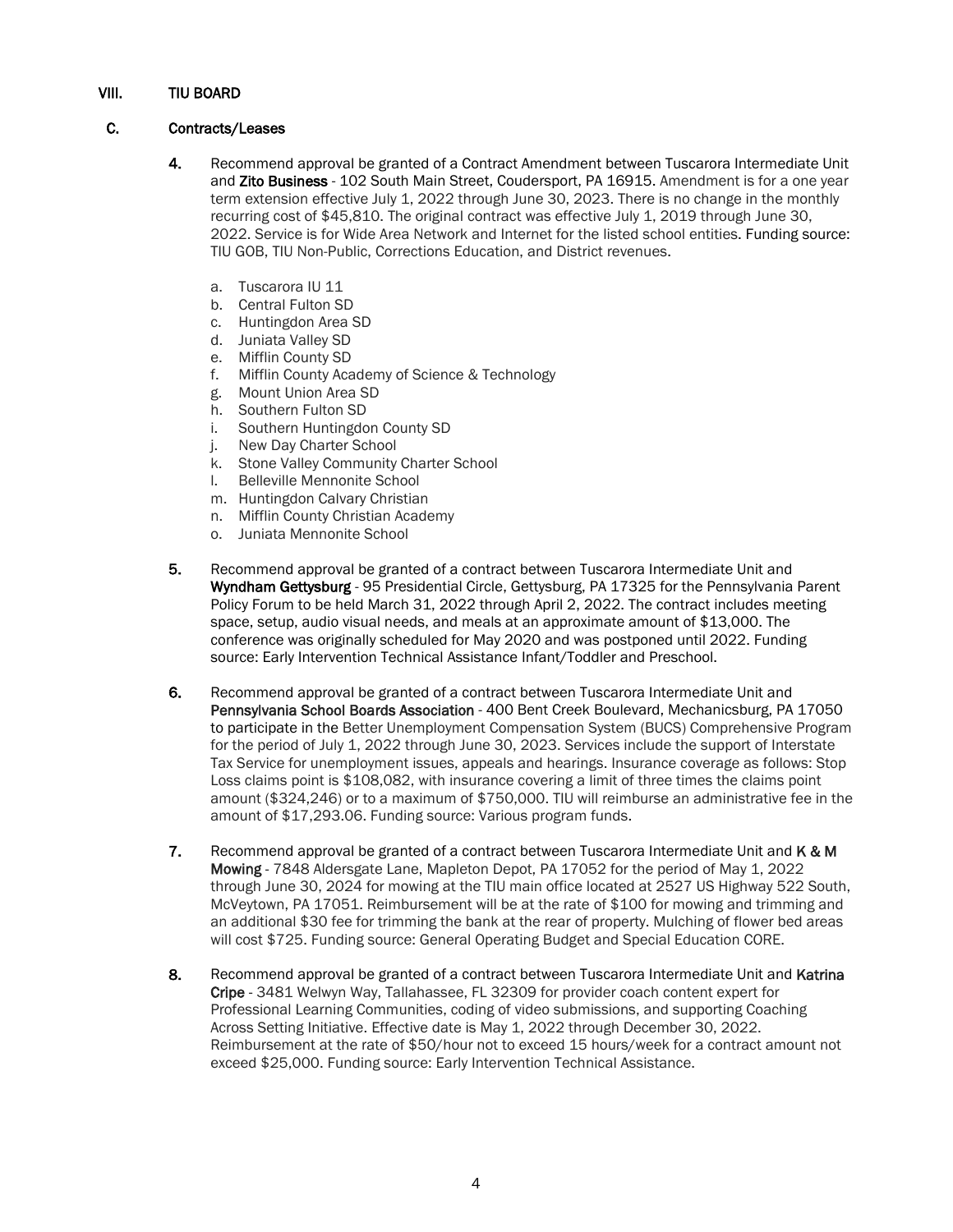## VIII. TIU BOARD

### D. Vendor Contracts

- 1. Recommend approval be granted of a Contract between Tuscarora Intermediate Unit and Central Fulton School District - 151 East Cherry Street, McConnellsburg, PA 17233 for the TIU to provide fiscal and business office operation services. Effective date is April 18, 2022 through June 30, 2022 for approximately one day/week at a rate of \$250/day. There will be no charge for the initial three days needed for reviewing the software, accounts, and expectations from the District.
- 2. Recommend approval be granted of an Agreement for Provision of Professional Services between Tuscarora Intermediate Unit and Penns Valley School District - 14528 Penns Valley Road, Spring Mills, PA 16875. TIU will provide the services of a School Psychologist Supervisor to Penns Valley School District for 210 days per fiscal year. Effective date will be on/about May 1, 2022 through June 30, 2025. Reimbursement will be based on actual salary, benefits, required staff technology related costs, plus any District approved conference and related travel costs. An administrative fee of six percent will also be reimbursed to the TIU. (See Attachment #7.)

## IX. PROGRAMS

## A. New Programs/Changes

- 1. Recommend approval be granted for the Tuscarora Intermediate Unit to operate the instructional component at the Trough Creek Youth Forestry Camp #3 for the 2022-2023 program year.
- 2. Recommend approval be granted for the Tuscarora Intermediate Unit to operate the instructional component at the South Mountain Secure Treatment Unit for the 2022-2023 program year.

### B. Job Descriptions

- 1. Recommend approval be granted of the listed revised job descriptions. (See Attachment #8.)
	- a. Supervisor of Special Education Certificated (Professional) Employee Level III
	- b. Professional Development Associate for the TIU Community Education & Workforce Services Community Education & Workforce Services (non-certificated) Employee Level 6.1
- 2. Recommend approval be granted of the listed new job descriptions. (See Attachment #9.)
	- a. School Psychologist Supervisor Special Project Certificated (Professional) Employee as per the Compensation Agreement0
	- b. State & Federal Programs Fiscal Analyst for Early Intervention Technical Assistance Non-certificated (non-professional) Employee Level 4.5

### X. FISCAL

### A. Budgets - new, revised (none)

### B. Purchases/Bids

1. Recommend approval be granted to purchase Cisco Meraki Equipment and Support from Link Computer Corporation - 140 Stadium Drive, PO Box 250, Bellwood, PA 16617 at a total cost of \$32,693. Pricing is per PEPPM. The equipment will be used to upgrade the TIU 11 Data Center Network. Funding source: General Operating Budget.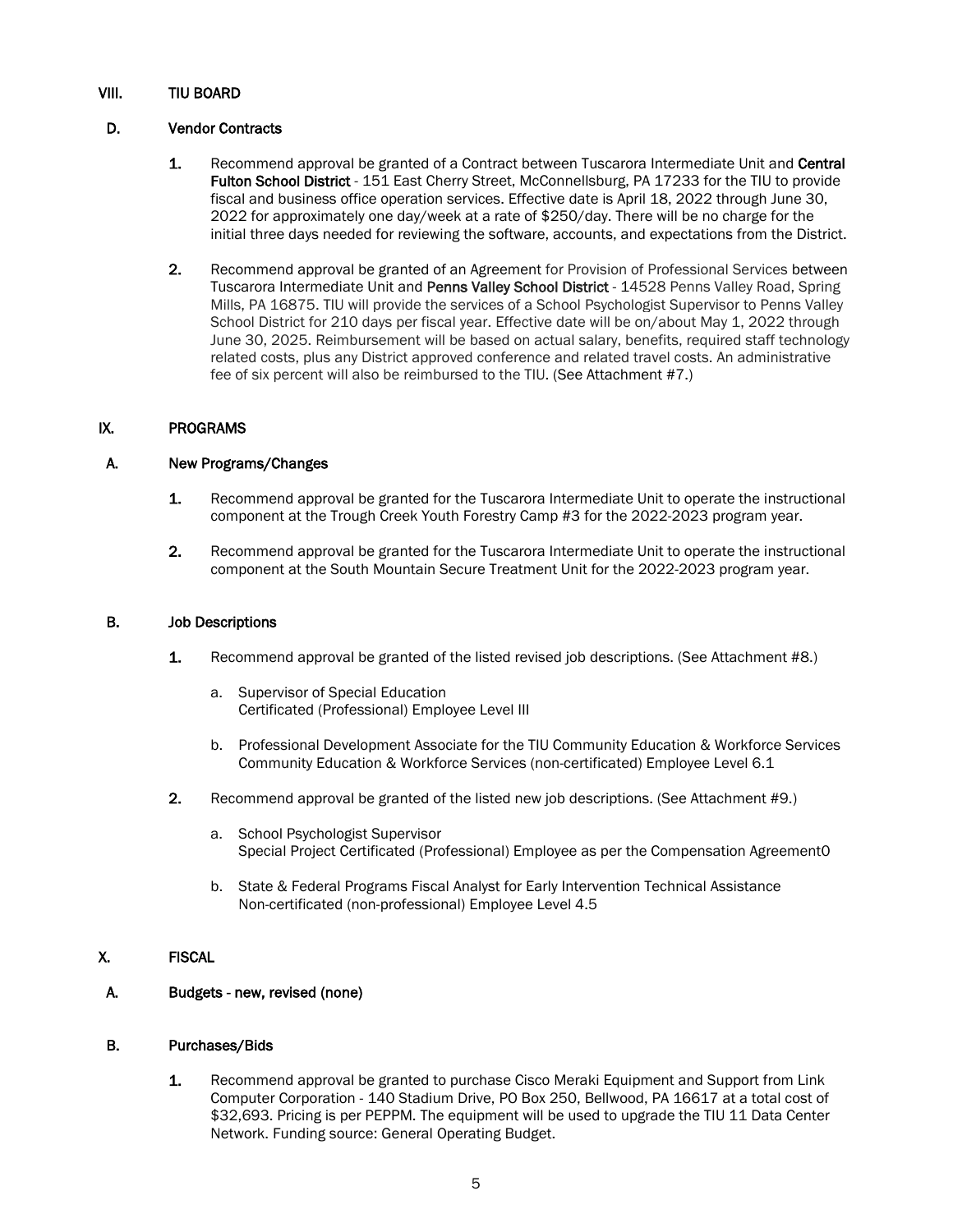# X. FISCAL

## B. Purchases/Bids

- 2. Recommend approval be granted to dispose of technology equipment that is obsolete and/or no longer works. (See Attachment #10.)
- 3. Recommend approval be granted to permanently transfer technology equipment to the Huntingdon County Career and Technology Center. (See Attachment #11.)
- 4. Recommend approval be granted to permanently transfer technology equipment to the Office of Child Development and Early Learning (OCDEL). (See Attachment #12.)

## C. Special Education Transportation (none)

### D. Juniata County Early Childhood Services

- 1. Recommend approval be granted of the Juniata County Early Childhood Services Actual Expenditure Reports (Federal) for March 2022. (See Attachment #13.)
- 2. The Juniata County Early Childhood Services Monthly Report for March 2022 is attached for your information. Information item, no action required. (See Attachment #14.)
- 3. Kelly Zurybida will present information related to Juniata County Early Childhood Services.

## XI. PERSONNEL

### A. Resignations/Retirements

- 1. Recommend approval be granted to accept the resignation of Aimee L. Ackley Columbia, PA 17512 as a Full-time Early Intervention Technical Assistance Consultant for Early Intervention, effective at the end of the day on July 8, 2022. Ms. Ackley has been employed by TIU since August 11, 2014.
- 2. Recommend approval be granted to accept the resignation of Jayme N. Jenkins Three Springs, PA 17264 as a Part-time Early Intervention Paraprofessional/Personal Care Aide, effective at the end of the day on April 6, 2022. Ms. Jenkins was employed by TIU since February 14, 2022.
- 3. Recommend approval be granted to accept the resignation of Kelly A. Showers Millerstown, PA 17062 as a Full-time Director of Early Childhood Services, effective at the end of the day on April 22, 2022. Ms. Showers has been employed by TIU since January 28, 2006.

### B. Leaves of Absence

- 1. A Leave of Absence under the Family & Medical Leave Act of 1993 was approved for a full-time employee (FML2022-04-01) using paid and/or unpaid leave time, effective on/about April 19, 2022 through on/about July 14, 2022. Information item, no action required.
- 2. Recommend approval be granted of a leave without pay request for Kristin M. Buonaccorsi Huntingdon, PA 16652, Part-time Early Intervention Paraprofessional/Personal Care Aide. Leave time to be used on an as needed basis effective March 14, 2022. Ms. Buonaccorsi has been employed by TIU since November 1, 2021.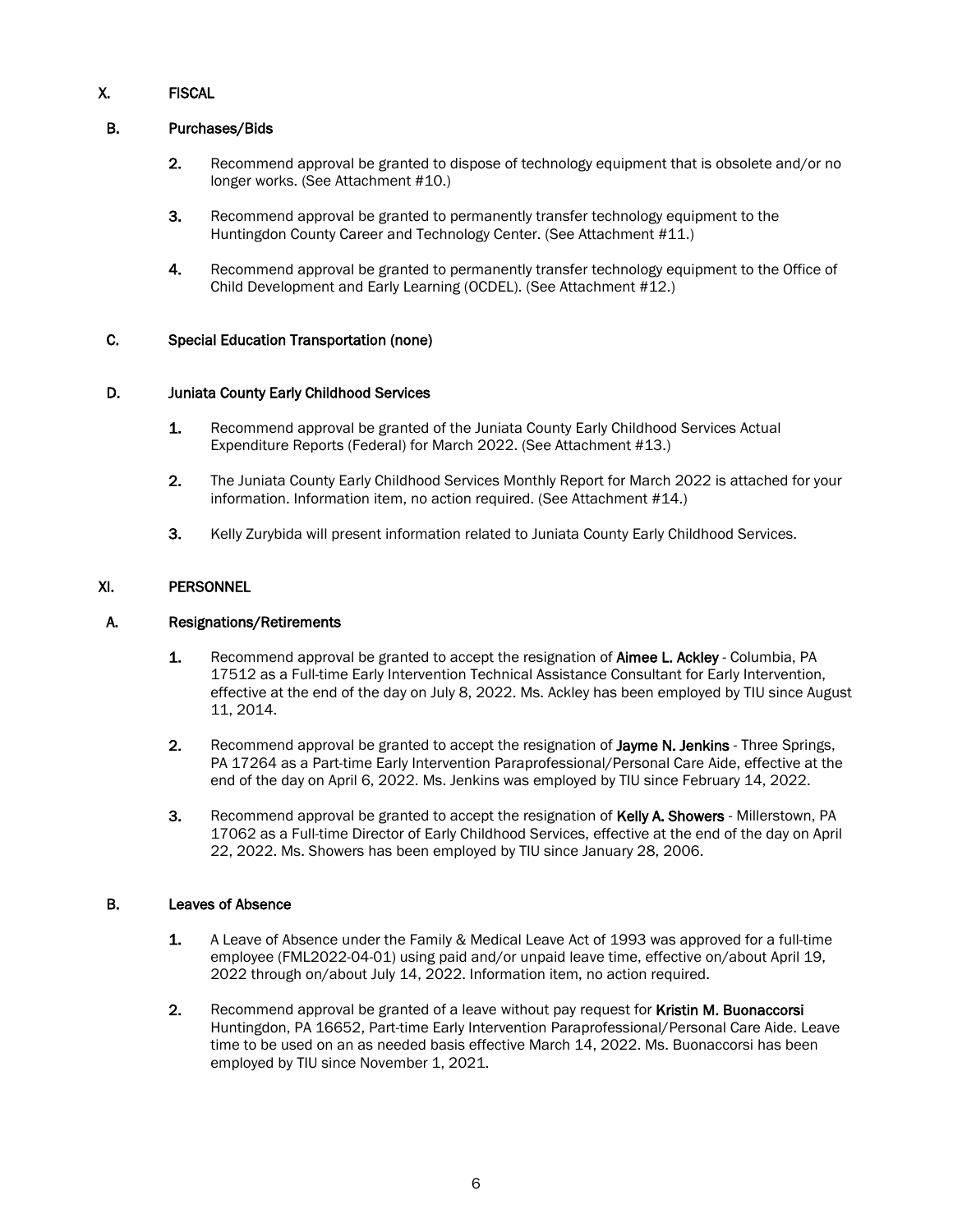### C. Transfers/Reassignments/Change in Employment Status, Termination of Employees

1. Recommend approval be granted of a change in assignment for Makayla E. White - Lewistown, PA 17044 from a Part-time to a Full-time Early Intervention Paraprofessional/Personal Care Aide. Ms. White has been employed by TIU since November 17, 2017. This is a vacant position. Terms of Employment: Assignment: Full-time Early Intervention Paraprofessional/Personal Care Aide Non-certificated (non-professional) Employee Level I.1 Effective Date: March 21, 2022 Salary: \$17,637/year - prorated Days in Work Year: 181 days/year (7 hours/day - 38 weeks/year) - prorated Benefits: Usual benefits granted to non-certificated employees 2. Recommend approval be granted of a change in assignment for Kelly L. Zurybida - Alexandria, PA 16611 from a Full-time Supervisor of Special Education to a Full-time Director for Special Education. Ms. Zurybida has been employed by TIU since November 14, 2011. This is a vacant position. Terms of Employment:

Assignment: Full-time Director for Special Education Certificated (professional) Employee Effective Date: July 26, 2022 Salary: \$106,000/year - prorated Days in Work Year: 12 months/year (8 hours/day) Cabinet Level Position - prorated Benefits: Usual benefits granted to Certificated/Cabinet Level employees

- 3. Recommend approval be granted to continue employment with Joshua P. Victor Nanticoke, PA 18634 as a Temporary Full-time Occupational Therapist through August 17, 2022. Terms of Employment: Assignment: Temporary Full-time Occupational Therapist Allied (non-professional) Employee Level II Effective Date: May 2, 2022 Salary: \$53,724/year - prorated Days in Work Year: May 2, 2022 through on/about August 17, 2022 (7.5 hours/day) Benefits: Usual benefits granted to allied employees
- 4. Recommend approval be granted of a change in job title for **Amanda L. Morningstar** Huntingdon, PA 16652 from a Full-time Mental Health Worker - Child/Adolescent Partial Hospitalization Program to a Full-time Outpatient Therapist - Child/Adolescent Partial Hospitalization Program. Ms. Morningstar has been employed by TIU since December 13, 2021. Terms of Employment: Assignment: Full-time Outpatient Therapist - Child/Adolescent Partial Hospitalization Program Special Project Child/Adolescent Partial Hospitalization Program (exempt) Employee Effective Date: February 27, 2022 Salary: No change in salary Days in Work Year: 190 days/year (7.5 hours/day) - prorated Benefits: Usual benefits granted to special project PHP employees
- 5. Recommend approval be granted of a change in assignment for Karli A. Low Mount Union, PA 17066 from a Full-time Operations and Administrative Assistant for Early Intervention Technical Assistance to a Full-time State & Federal Programs Fiscal Assistant for Early Intervention Technical Assistance. Ms. Low has been employed by TIU since November 11, 2020. Terms of Employment: Assignment: Full-time State & Federal Programs Fiscal Assistant for EITA Non-certificated (non-professional) Employee Level 4.5 Effective Date: April 15, 2022

Salary: Appropriate step on the salary scale - prorated Days in Work Year: 12 months/year (8 hours/day) - prorated Benefits: Usual benefits granted to non-certificated employees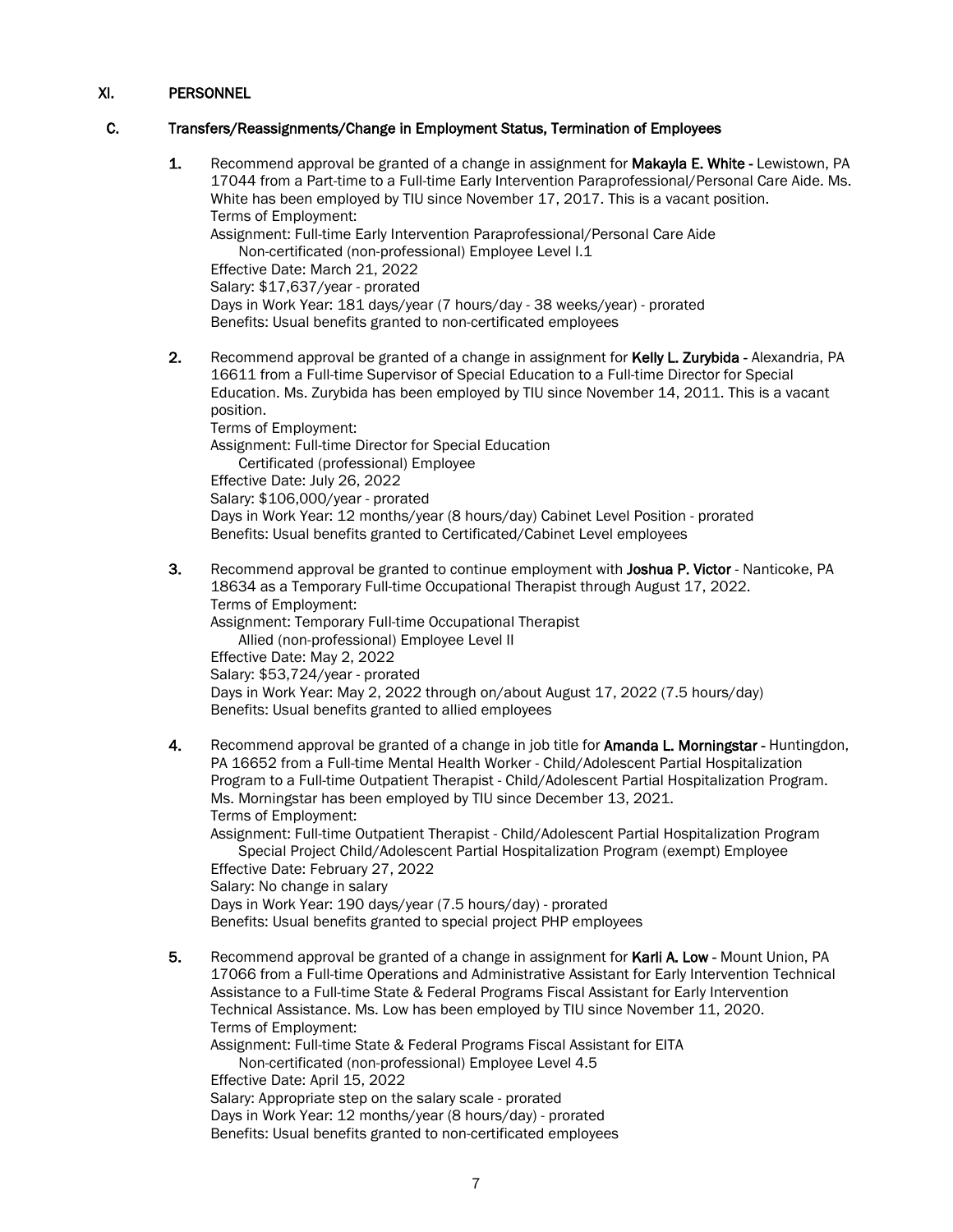### D. New Employees

- 1. Recommend approval be granted for the TIU to begin a search to fill the vacancy for Full-time Supervisor of Special Education. Effective hire date is on/about July 26, 2022. The starting salary will be commensurate with experience and to scale with benefits as required by state/federal mandates.
- 2. Recommend approval be granted to employ a Full-time Occupational Therapist (allied/nonprofessional) effective on/about April 18, 2022. The starting salary will be commensurate with experience and to scale with benefits as required by state/federal mandates.
- 3. Recommend approval be granted to employ School Psychologists (certificated/professional) to fill positions as needed based on district need. Effective date is on/about April 18, 2022. The starting salary will be commensurate with experience and to scale with benefits as required by state/federal mandates. As positions are filled, names will be presented to the TIU Board for approval.
- 4. Recommend approval be granted to employ a Professional Development Specialist for the TIU Community Education & Workforce Services (Level 6.3) effective on/about April 18, 2022. The starting salary will be commensurate with experience and to scale with benefits as required by state/federal mandates.
- 5. Recommend approval be granted to employ Leigh Ann Aiken South Williamsport, PA 17702 on a provisional basis as a Full-time Business Services Representative, pending receipt of required clearances and employment paperwork. This is a vacant position. Terms of Employment: Assignment: Full-time Business Services Representative Community Education & Workforce Services (non-certificated) Employee Level 5 Effective Date: April 4, 2022 Salary: \$36,966/year - prorated Days in Work Year: 12 months/year (7.5 hours/day) - prorated Benefits: Usual benefits granted to CEWS employees
- 6. Recommend approval be granted to employ Michael T. Renard Mifflinburg, PA 17844 on a provisional basis as a Full-time Science Instructor for Correctional Education Facilities, pending receipt of required clearances and employment paperwork. This is a vacant position. Terms of Employment:

Assignment: Full-time Science Instructor for Correctional Education Facilities Certificated (professional) Employee Level I Effective Date: April 4, 2022 Salary: \$49,292/year (Step 2, Bachelors) - prorated Days in Work Year: 188 days/year (7.5 hours/day) - prorated Benefits: Usual benefits granted to certificated employees

7. Recommend approval be granted to employ Lyla Wyland - Mifflintown, PA 17059 on a provisional basis as a Part-time Program Aide for Juniata County Early Childhood Services, pending receipt of required clearances and employment paperwork. This is a vacant position. Terms of Employment: Assignment: Part-time Program Aide Special Project Head Start/Early Head Start/Pre-K Counts (non-exempt) Employee Effective Date: April 5, 2022 Salary: \$9.50/hour Days in Work Year: 25 to less than 30 hours/week (38 weeks/year) Benefits: None unless required by state/federal mandates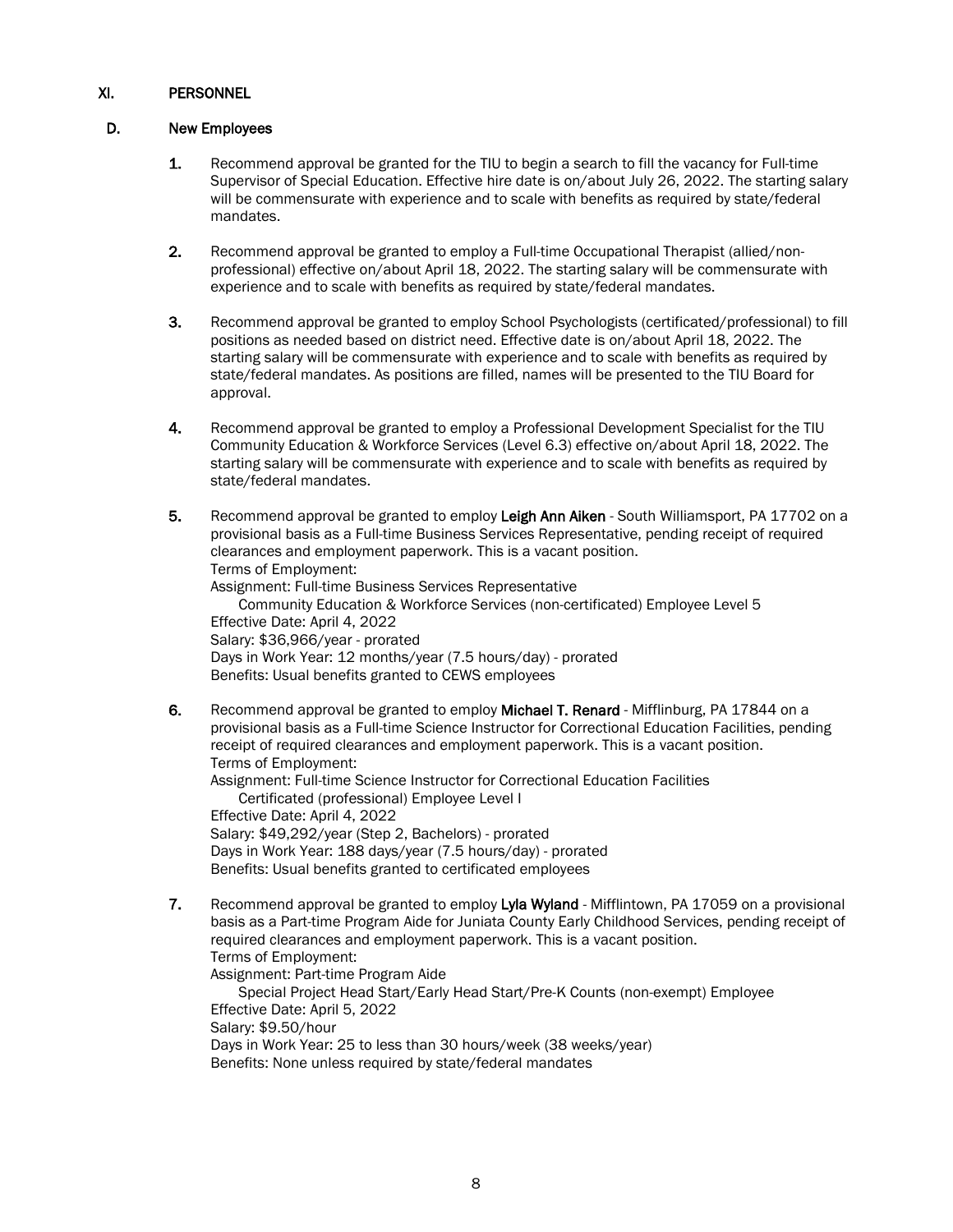### D. New Employees

- 8. Recommend approval be granted to employ Abigael L. Knepp Lewistown, PA 17044 on a provisional basis as a Full-time Speech Therapist, pending receipt of required clearances and employment paperwork. This is a vacant position. Terms of Employment: Assignment: Full-time Speech Therapist Certificated (professional) Employee Level I Effective Date: May 31, 2022 Salary: \$46,906/year (Step 1, Master's) - prorated Days in Work Year: 183 days/year (7.5 hours/day) - prorated Benefits: Usual benefits granted to certificated employees 9. Recommend approval be granted to employ Trona M. Leaper - Three Springs, PA 17264 on a
- provisional basis as a Full-time State & Federal Programs Fiscal Analyst, pending receipt of required clearances and employment paperwork. This is a vacant position. Terms of Employment: Assignment: Full-time State & Federal Programs Fiscal Analyst Non-certificated (non-professional) Employee Level 4 Effective Date: April 11, 2022 Salary: \$39,552/year - prorated Days in Work Year: 12 months/year (8 hours/day) - prorated Benefits: Usual benefits granted to non-certificated employees
- 10. Recommend approval be granted to employ Kelly L. Fisher Lake City, PA 16423 on a provisional basis as a Full-time Early Intervention Technical Assistance Consultant for Early Intervention, pending receipt of required clearances and employment paperwork. This is a vacant position. Terms of Employment:

Assignment: Full-time Early Intervention Technical Assistance Consultant for Early Intervention Special Project (non-professional) Employee

Effective Date: May 2, 2022 Salary: \$92,801/year - prorated Days in Work Year: 12 months/year (8 hours/day) - prorated Benefits: Usual benefits granted to special project employees

11. Recommend approval be granted to employ Valerie A. Snyder - Parker, PA 16049 on a provisional basis as a Full-time Early Intervention Technical Assistance Consultant for Early Intervention, pending receipt of required clearances and employment paperwork. This is a vacant position. Terms of Employment:

Assignment: Full-time Early Intervention Technical Assistance Consultant for Early Intervention Special Project (non-professional) Employee

Effective Date: May 2, 2022 Salary: \$84,400/year - prorated Days in Work Year: 12 months/year (8 hours/day) - prorated Benefits: Usual benefits granted to special project employees

12. Recommend approval be granted to employ Krin D. Fortuna - New Castle, PA 16105 on a provisional basis as a Part-time Regional Coordinator of Parent to Parent of Pennsylvania, pending receipt of required clearances and employment paperwork. This is a vacant position. Terms of Employment: Assignment: Part-time Regional Coordinator of Parent to Parent of Pennsylvania Special Project (non-professional) Employee Effective Date: April 19, 2022 Salary: \$14.37/hour

Days in Work Year: 20 to less than 25 hours/week (52 weeks/year) Benefits: None unless required by state/federal mandates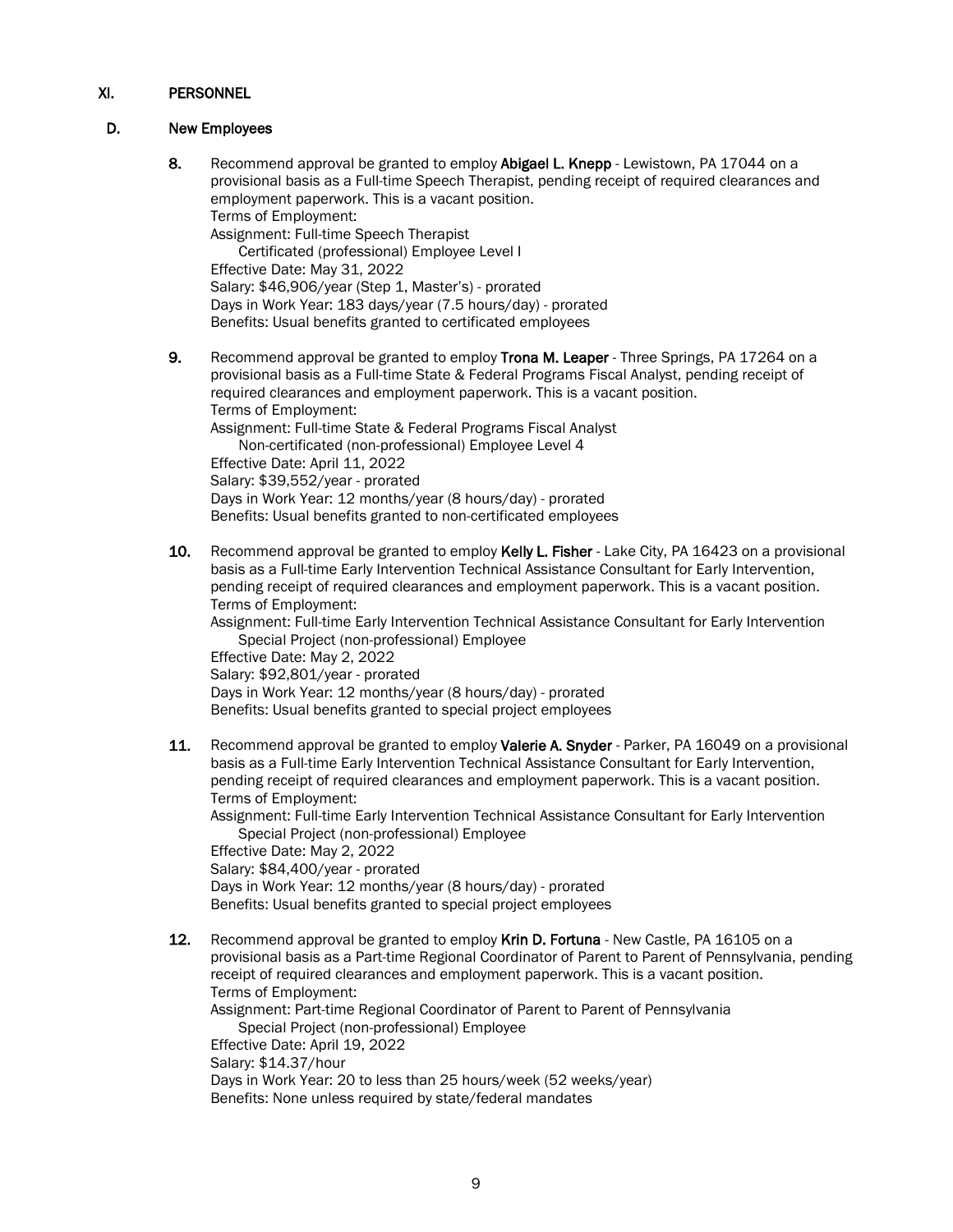# D. New Employees

- 13. Recommend approval be granted to employ Sue Ann Boyles Clarion, PA 16214 on a provisional basis as a Full-time Early Intervention Technical Assistance Consultant for Early Intervention, pending receipt of required clearances and employment paperwork. This is a vacant position. Terms of Employment: Assignment: Full-time Early Intervention Technical Assistance Consultant for Early Intervention Special Project (non-professional) Employee Effective Date: July 1, 2022 Salary: \$84,946/year Days in Work Year: 12 months/year (8 hours/day) Benefits: Usual benefits granted to special project employees
- 14. Recommend approval be granted of an unpaid internship within the TIU Educational Technology Department for Carston L. Myers, an Information Technology student at South Hills School of Business and Technology, effective on/about June 6, 2022 not to exceed 330 hours.
- 15. Recommend approval be granted of an unpaid internship within the TIU Special Education Department for Elizabeth A. Cirko, a student at Grand Canyon University to complete hours for her Masters in Professional Counseling (LPC) with TIU Social Worker Angela Haupt. The hours will be completed at one of the area school districts effective on/about April 19, 2022 through July 1, 2022.

# E. Supplemental Contracts/Employment, Change in Pay

- 1. Recommend approval be granted to issue tenure and a professional contract to Cody J. Shook Alexandria, PA 16611 effective May 1, 2022, for having completed three years of satisfactory performance as a Full-time Vocational Education Teacher for Welding for Correctional Education Facilities. Mr. Shook has been employed by TIU since January 9, 2017.
- 2. Recommend approval be granted of a Supplemental Contract for Karly A. Hess Lewistown, PA 17044 that in addition to her assignment as Full-time Speech Therapist, she serve as a Teacher Mentor (for Abigael L. Knepp) effective June 1, 2022 for one year, at an amount not to exceed \$550 to meet and work with the mentee for up to 25 hours throughout the course of the school year. Ms. Hess has been employed by TIU since July 6, 2015. Funding source: Special Education/ Early Intervention.
- 3. Recommend approval be granted of a Supplemental Contract for Karly A. Hess Lewistown, PA 17044 that in addition to her assignment as Full-time Speech Therapist, she assist in the planning and set up of sensory centers for the communication support and early intervention classrooms in Mifflin County. Effective date is April 19, 2022 through September 2, 2022 not to exceed five days at her per diem rate. Ms. Hess has been employed by TIU since July 6, 2015. Funding source: Special Education/Early Intervention ARP.
- 4. Recommend approval be granted of a Supplemental Contract for Kristen A. Carns Hesston, PA 16647 that in addition to her assignment as Full-time Occupational Therapist, she provide additional occupational therapy services outside of the regular workday. Effective date is April 15, 2022 through June 30, 2022 not to exceed five (5) hours/week to include travel time. Reimbursement will be paid at the rate of \$43.10/hour. Ms. Carns has been employed by TIU since December 3, 2019. Funding source: Special Education/Early Intervention.
- 5. Recommend approval be granted of a Supplemental Contract for Autumn L. Fisher Reedsville, PA 17084 that in addition to her assignment as Full-time Early Intervention Classroom Teacher, she assist in the planning and set up of sensory centers for the communication support and early intervention classrooms in Mifflin County. Effective date is April 19, 2022 through September 2, 2022 not to exceed three days at her per diem rate. Ms. Fisher has been employed by TIU since July 1, 2004. Funding source: Special Education/Early Intervention ARP.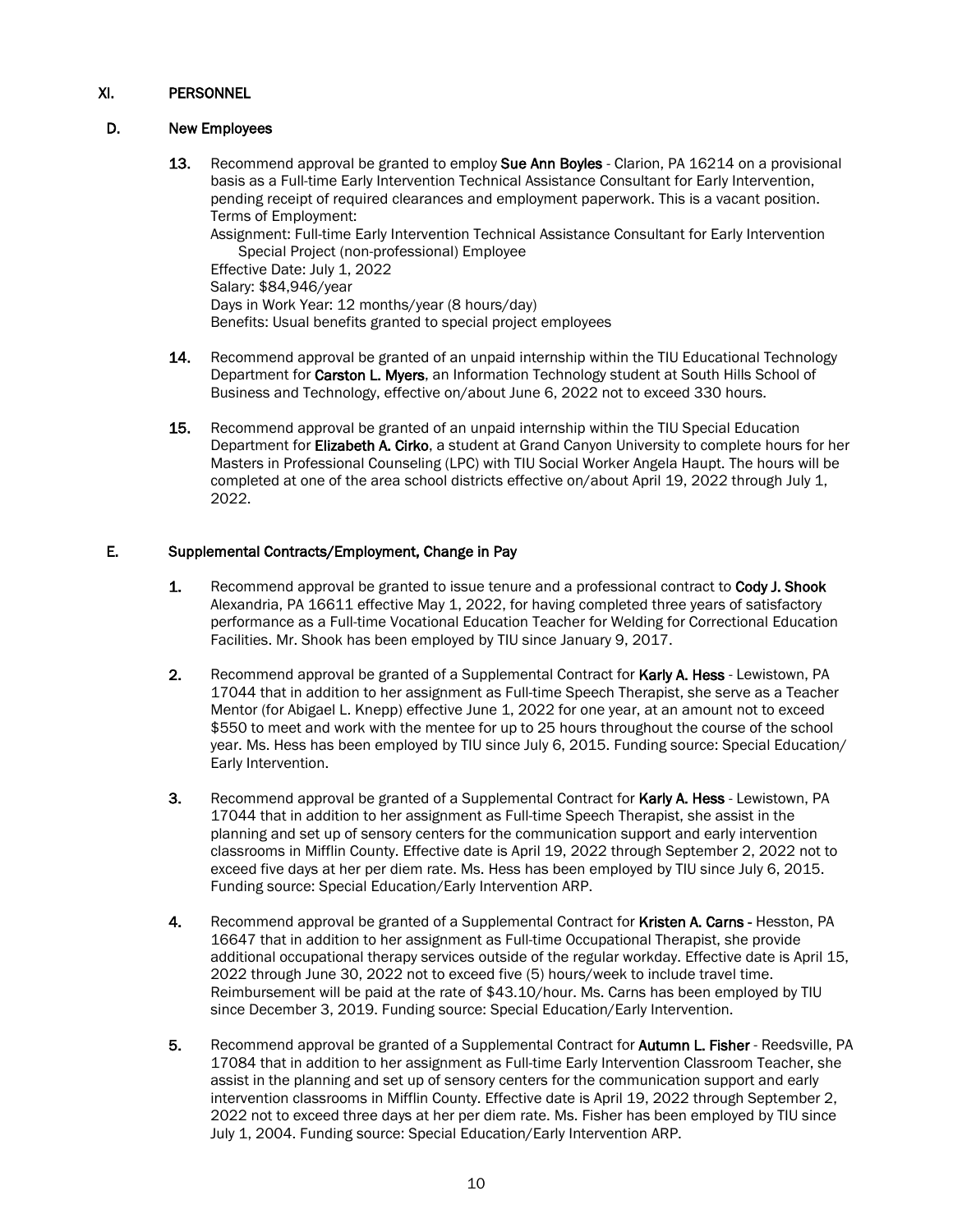## E. Supplemental Contracts/Employment, Change in Pay

- 6. Recommend approval be granted of a Supplemental Contract for Karen S. Sheaffer McVeytown, PA 17051 that in addition to her assignment as Full-time Early Intervention Paraprofessional/ Personal Care Aide, she assist in the planning and set up of sensory centers for the communication support and early intervention classrooms in Mifflin County. Effective date is April 19, 2022 through September 2, 2022 not to exceed three days at her per diem rate. Ms. Sheaffer has been employed by TIU since August 25, 2003. Funding source: Special Education/Early Intervention ARP.
- 7. Recommend approval be granted of a Supplemental Contract for Tracy L. Shade Lewistown, PA 17044 that in addition to her assignment as Full-time Early Intervention Teacher/ITL, she set up the new early intervention evaluator space, provide organization of assessments, and assist in the set up of sensory centers for the communication support and early intervention classrooms in Mifflin County. Effective date is April 19, 2022 through September 2, 2022 not to exceed two days at her per diem rate. Ms. Shade has been employed by TIU since November 30, 2005. Funding source: Special Education/Early Intervention ARP.
- 8. Recommend approval be granted of an Early Intervention and Special Education Supplemental Stipend. All Early intervention employees employed by the TIU 11 during the time period of March 13, 2020 through January 31, 2022 will receive a one-time expanded educational services stipend for the purpose of educator workforce stabilization to retain staff and as a way to show appreciation for their efforts during the COVID 19 pandemic. Early Intervention teachers, speech therapists, occupational therapists, physical therapists, teachers of the hearing impaired, and paraeducators, faced some serious challenges, often having to adapt to teaching online and then instructing both virtually and in person. Staff often had to handle erratic schedules due to frequent shutdowns, increased caseloads, and additional instructional duties due to frequent staff absences, as well as additional responsibilities to mitigate the spread of COVID-19 in the classroom, homes, and centers. Supplemental stipend for certificated or licensed staff will be \$1,000 for full-time positions; prorated for part-time. Supplemental stipend for paraeducators will be \$300. Below is a breakdown by position and the related cost. Stipend will be paid on May 27, 2022. Funding source: Federal American Rescue Plan (ARP) IDEA 619 and Special Education CORE.

| Categories                    | FTE   | <b>Total Amount</b> |        |
|-------------------------------|-------|---------------------|--------|
| Early Intervention Teacher    | 10    | \$                  | 10,000 |
| Speech Therapist              | 11    | \$                  | 11,000 |
| Vision Itinerant              | 1     | \$                  | 1,000  |
| Hearing Itinerant             | 1     | \$                  | 1,000  |
| Psychologist                  | 1     | \$                  | 1,000  |
| <b>Occupational Therapist</b> | 6.667 | \$                  | 6,666  |
| <b>Physical Therapist</b>     | 2     | \$                  | 2,000  |
| Certified OT Assistant        | 2     | \$                  | 2,000  |
| Paraeducator                  | 13    | \$                  | 3,900  |
| <b>Total Stipends</b>         |       | \$                  | 38,566 |

9. Recommend approval be granted of a Supplemental Contract for Colleen R. Curfman - Todd, PA 17389 that in addition to her assignment as Full-time Language Arts Instructor for Correctional Education Facilities, she serve as a Teacher Mentor (for Michael T. Renard) effective April 4, 2022 for one year, at an amount not to exceed \$550 to meet and work with the mentee for up to 25 hours throughout the course of the school year. Ms. Curfman has been employed by TIU since July 1, 1984. Funding source: Corrections Education.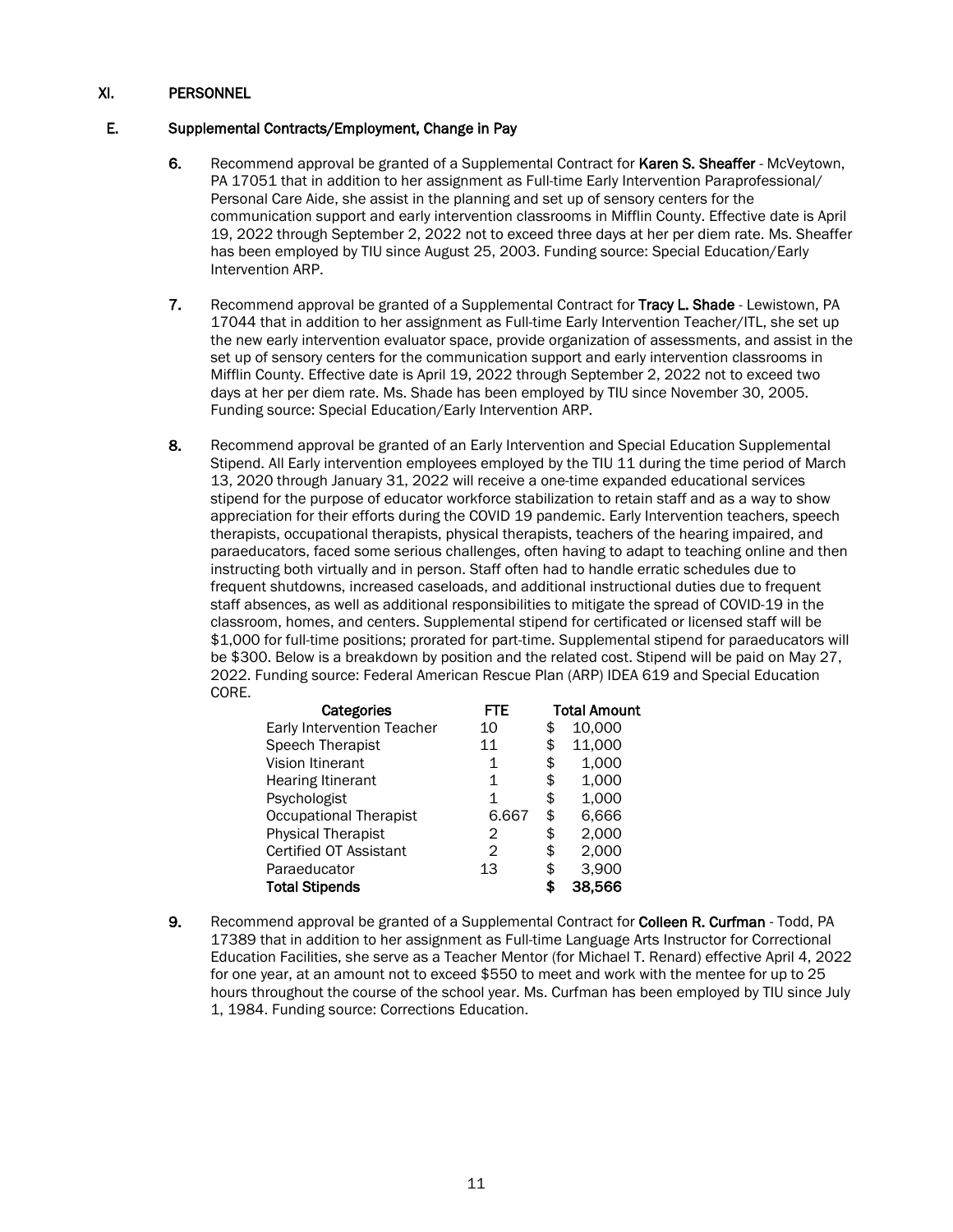## XII. CONFERENCE REQUESTS

- 1. Recommend approval be granted for Dr. Antonette R. Miguel, Early Intervention Technical Assistance Consultant for Early Intervention, to attend the Ambassador for Recommended Practices (aRPy) national conference in Atlanta, GA from June 22-23, 2022 at no cost to the TIU. Dr. Miguel is the State Ambassador for Recommended Practices and attendance is required. Conference expenses will be paid by the aRPy project.
- 2. Recommend approval be granted for Rosemarie Gioia Fine. Manager for Innovation and Special Projects for the TIU Community Education & Workforce Services, to attend the Model Schools Conference 2022 in Orlando, FL from June 25, 2022 through July 1, 2022 at an approximate cost of \$2,918. Attendance at the conference will provide hands-on learning experiences that will build on content knowledge and gain new strategies that can be shared with colleagues to inform them of the innovation work being done with the PA Department of Education, Office of Commonwealth Libraries, and PA Department of Health. Funding source: Community Education & Workforce Services.
- 3. Recommend approval be granted for Mary E. Mikus, Elizabeth Wagner-Simmons, Elizabeth A. Friedman, Dr. Antonette R. Miguel, Early Intervention Technical Assistance Consultants for Early Intervention, and Sarah E. Holland, Special Assistant for Family Engagement for OCDEL, to attend the Division for Early Childhood Conference in Chicago, IL from September 27-30, 2022 at an approximate cost of \$2,330/individual. Attendance at the conference will give the individuals an opportunity to share Pennsylvania's innovations and achievements in early intervention and early childhood. Individuals will learn what their counterparts in other states are doing, and bring back information and resources to enhance supports and services to young children and their families. Funding source: Early Intervention Technical Assistance.
- 4. Recommend approval be granted for Mary E. Mikus, Early Intervention Technical Assistance Consultant for Early Intervention, Sadia Batool, Family Lead for the Early Childhood Comprehensive Systems Grant, and Christina E. Harris, Early Childhood Lead for the Early Childhood Comprehensive Systems Grant, to attend the National Family Engagement Summit in Charlotte, NC from October 11-14, 2022 at an approximate cost of \$2,068/individual. Attendance at the conference will provide a unique opportunity to learn about family engagement initiatives throughout the country, and to share Pennsylvania's success with family engagement across early childhood systems. Funding source: Early Intervention Technical Assistance.
- 5. Recommend approval be granted for Linda S. Fallon, Senior Manager for Early Education Services, Aleisa L. Baumgardner, Senior Manager for Family and Community Engagement Services, and Jennifer L. Conaway, Senior Manager for Home Based Services, to attend the National Head Start Conference in Baltimore, MD from May 2-5, 2022 at an approximate cost of \$1,840/individual. The individuals will attend the national conference to meet their professional development requirements and assist their work within the Head Start program. Funding source: Juniata County Early Childhood Services.

# XIII. MISCELLANEOUS INFORMATION (information, no action required)

### A. Student of the Month

The student of the month for April 2022 is Ryder Kauffman, a student enrolled in the Mifflin County early intervention classroom. (See Attachment #15.)

Congratulations are extended to Ryder for being named student of the month.

### B. Correspondence

Letter to Kelly Zurybida, Interim Director for Special Education, from Lisa J. Becker, Practical Nursing Program Instructor, Mifflin County Academy of Science and Technology, thanking Ms. Zurybida for allowing the Practical Nursing Students to complete their observation experience in the TIU Early Intervention classrooms. (See Attachment #16.)